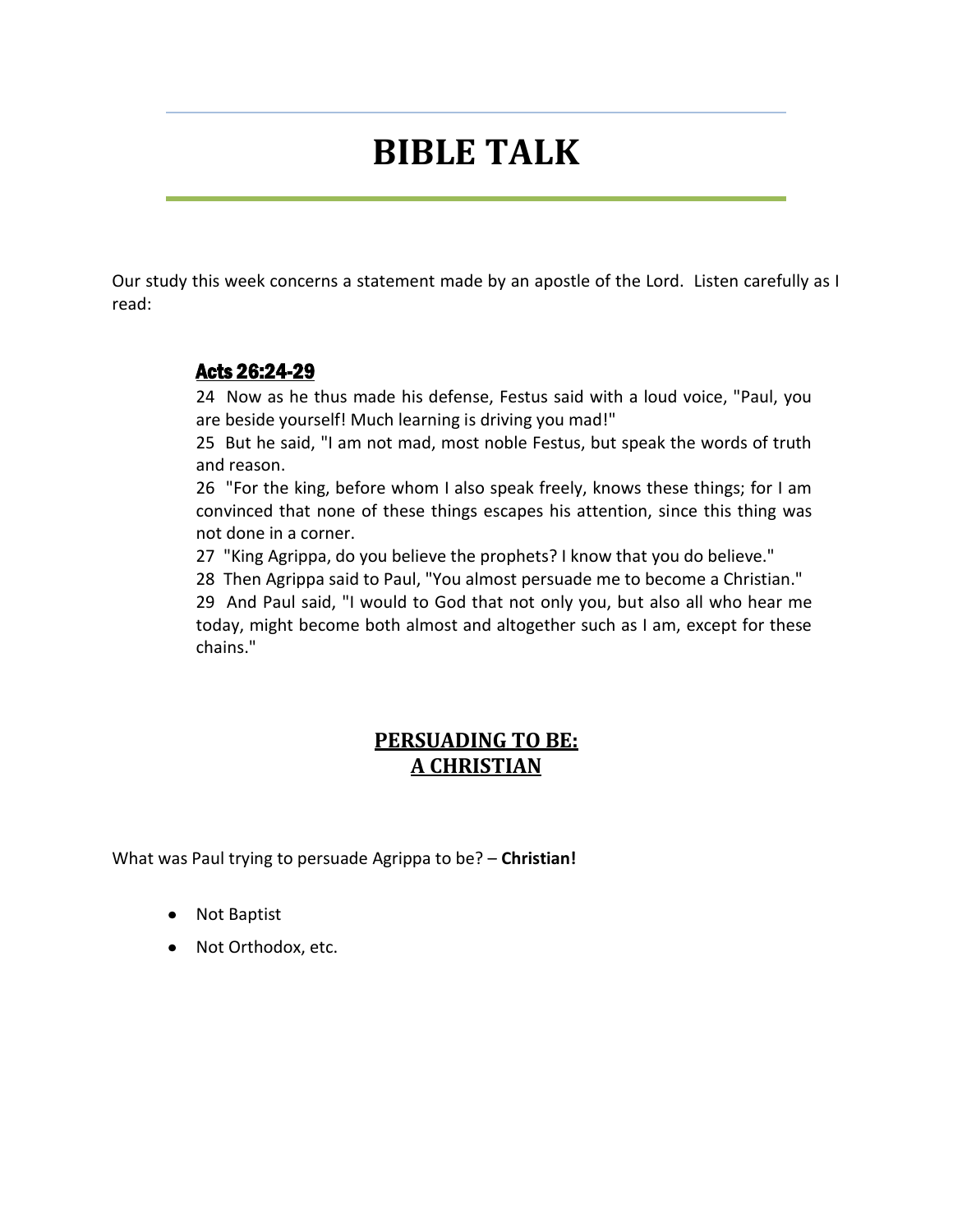# **HOW PERSUADED?**

How did Paul try to persuade?

- Praying H.S. would come work miracle? **NO!**
- By **words**!

### James 1:21

21 Therefore lay aside all filthiness and overflow of wickedness, and receive with meekness the implanted word, which is able to save your souls.

This is how Cornelius was persuaded:

## Acts 11:13-14

13 "And he told us how he had seen an angel standing in his house, who said to him, 'Send men to Joppa, and call for Simon whose surname is Peter, 14 'who will tell you **words by which you and all your household will be saved**.'

This is how Paul himself was converted:

### Acts 9:6

6 So he, trembling and astonished, said, "Lord, what do You want me to do?" Then the Lord said to him, "Arise and go into the city, and you will be told what you must do."

The words of the gospel are powerful:

### Romans 1:16-17

16 For I am not ashamed of the gospel of Christ, for it is the power of God to salvation for everyone who believes, for the Jew first and also for the Greek. 17 For in it the righteousness of God is revealed from faith to faith; as it is written, "The just shall live by faith."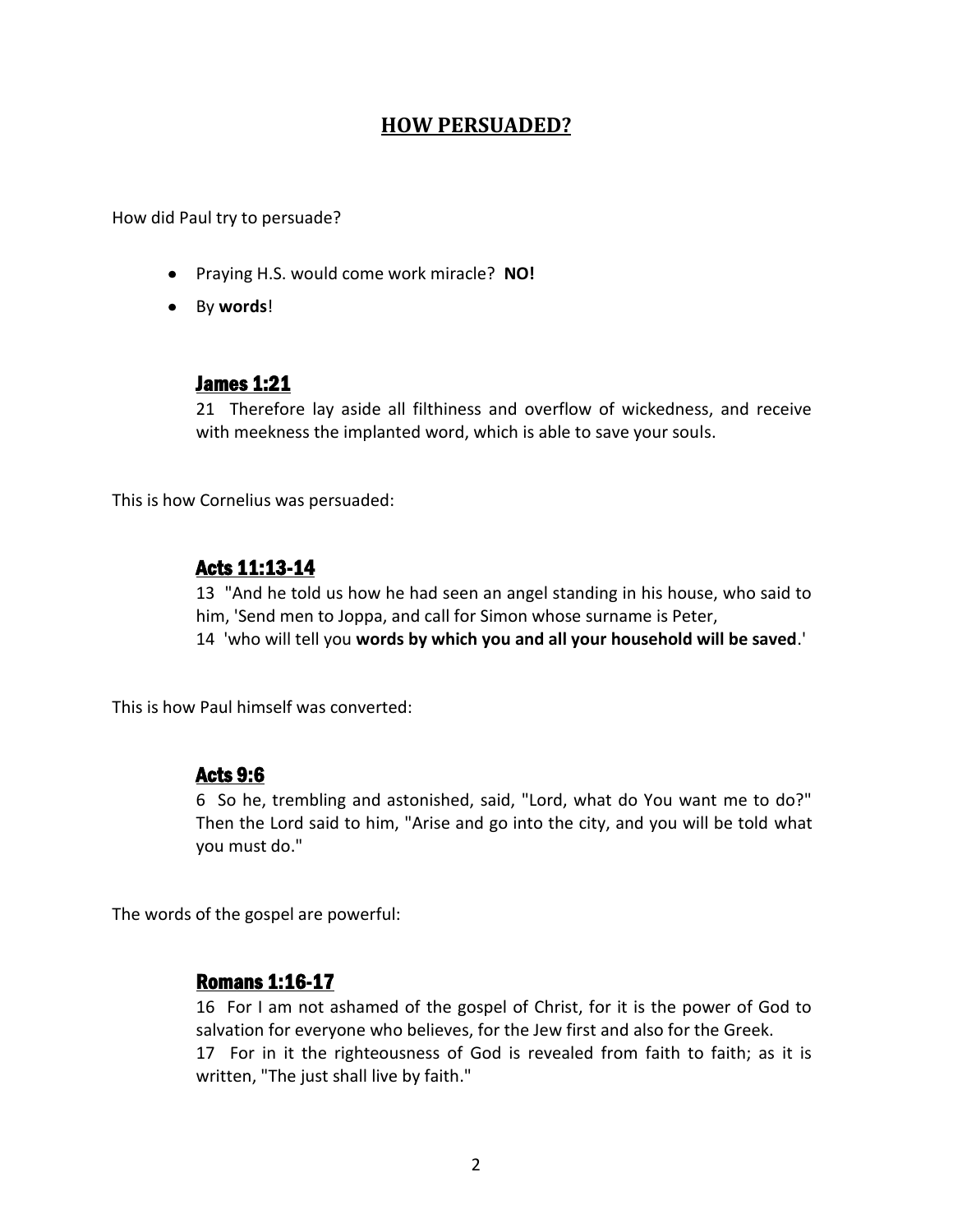# Romans 10:17

17 So then faith comes by hearing, and hearing by the word of God.

# **WHAT IF HIS WISH CAME TRUE?**

**What was Paul's wish?** – For everyone to be like himself.

**Q**: If everyone like Paul, would there be different denominations?

# Galatians 1:8-9

8 But even if we, or an angel from heaven, preach any other gospel to you than what we have preached to you, let him be accursed.

9 As we have said before, so now I say again, if anyone preaches any other gospel to you than what you have received, let him be accursed.

**Q**: If everyone like Paul, would there be different ways of salvation?

# Romans 6:3-4

3 Or do you not know that as many of us as were baptized into Christ Jesus were baptized into His death?

4 Therefore we were buried with Him through baptism into death, that just as Christ was raised from the dead by the glory of the Father, even so we also should walk in newness of life.

## Galatians 3:26-28

26 For you are all sons of God through faith in Christ Jesus.

27 For as many of you as were baptized into Christ have put on Christ.

28 There is neither Jew nor Greek, there is neither slave nor free, there is neither male nor female; for you are all one in Christ Jesus.

- **Everyone** child of God by faith
- **Everyone** "as many as" must be baptized
- **No exceptions** Jews, Greeks, male, female all must do same thing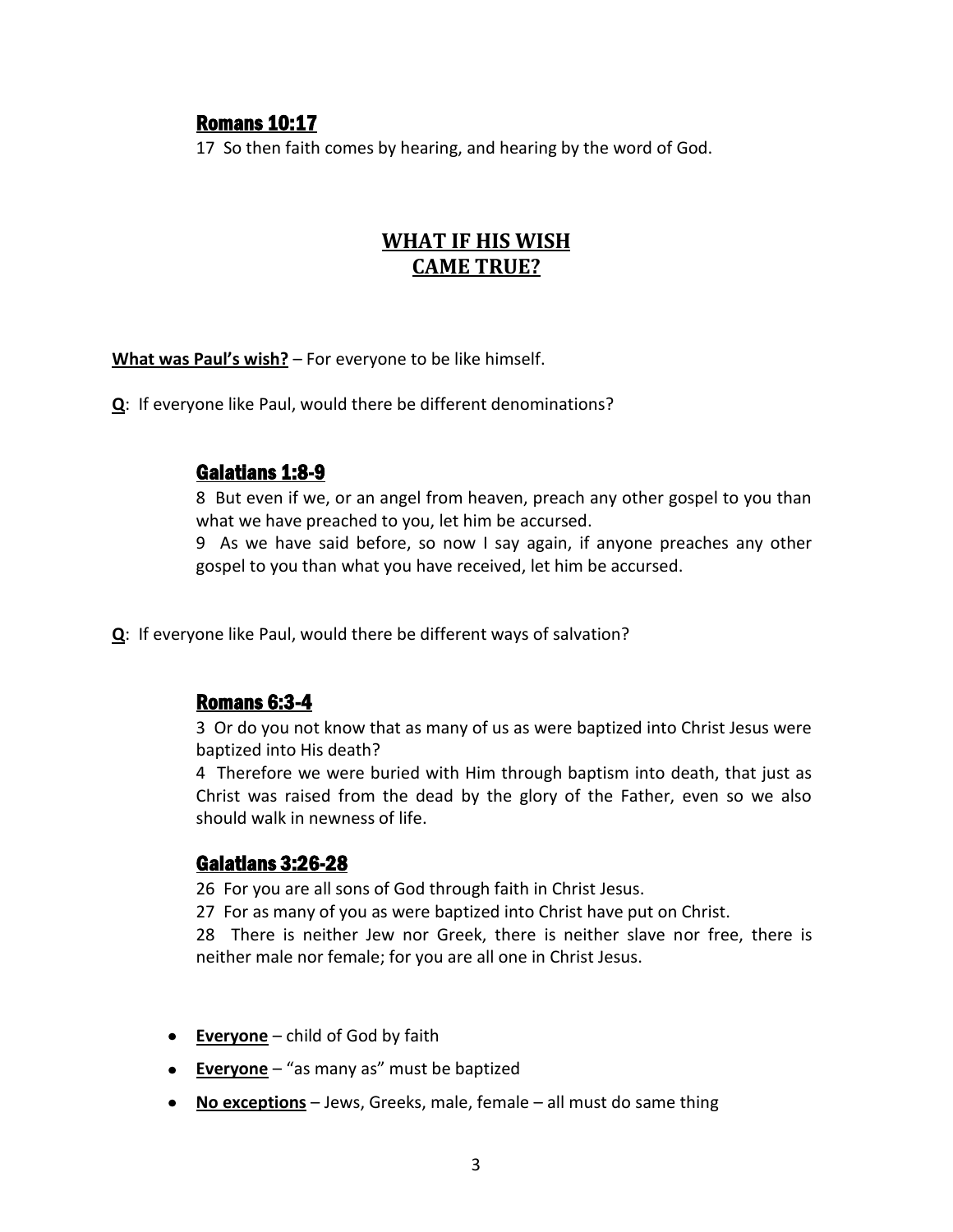**Q**: If everyone like Paul, would there be different ways of worshipping God?

# 1 Corinthians 14:37

37 If anyone thinks himself to be a prophet or spiritual, let him acknowledge that the things which I write to you are the commandments of the Lord.

Keeping this in mind:

# 1 Corinthians 4:17

17 For this reason I have sent Timothy to you, who is my beloved and faithful son in the Lord, who will remind you of my ways in Christ, as I teach everywhere in every church.

# **WHAT THIS MEANS**

In other words, if everyone like Paul, there would be only:

- One church
- One way of salvation
- One way to worship
- One book to go by (Eph 4:5)

This is what Paul wanted! He wanted Agrippa and everyone to be just like himself – except for chains.

# 1 Corinthians 11:1

1 Imitate me, just as I also imitate Christ.